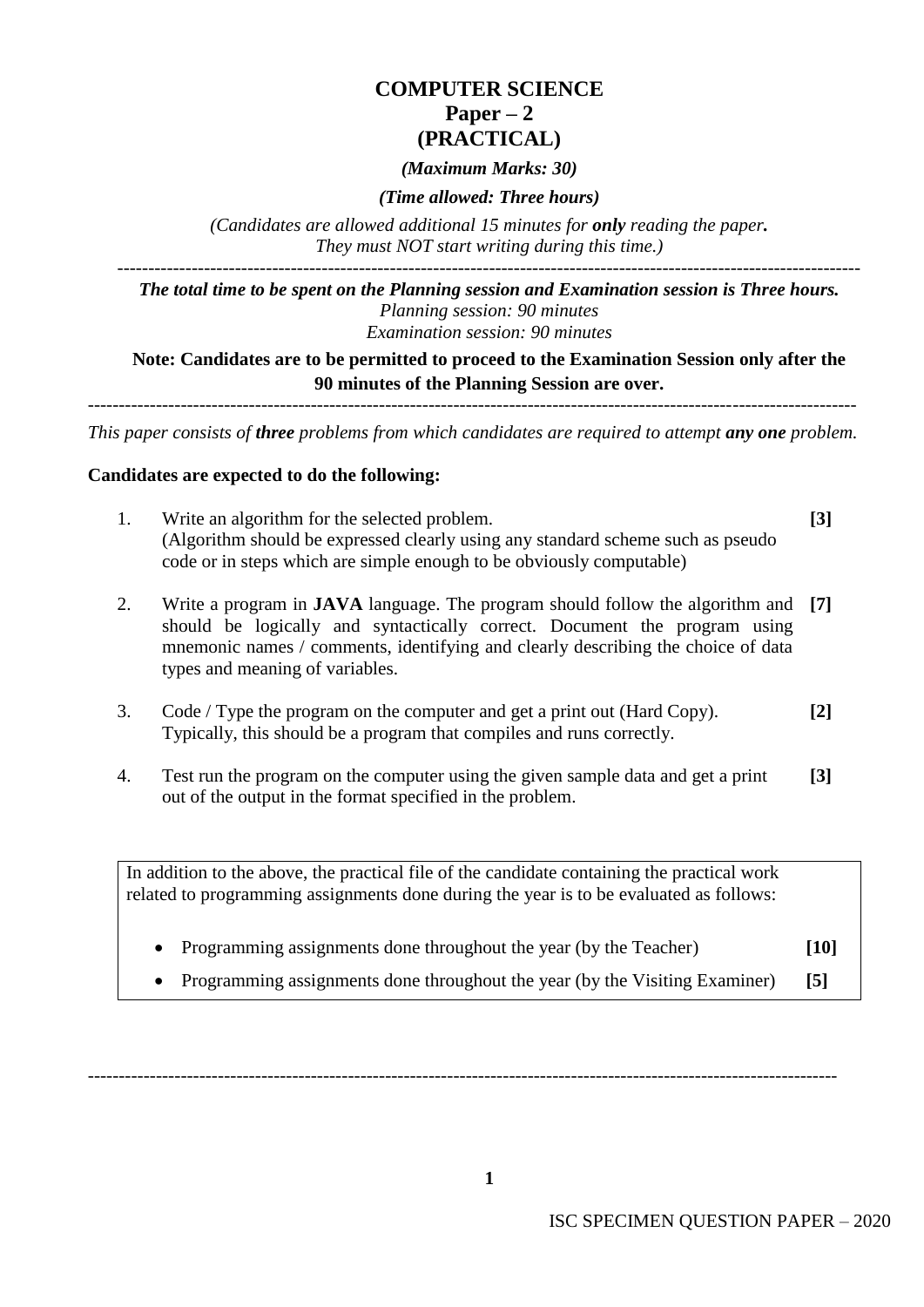# **Question 1**

An **Evil** number is a positive whole number which has even number of 1's in its binary equivalent.

Example: Binary equivalent of 9 is 1001, which contains even number of 1's. Thus, 9 is an Evil Number.

A few Evil numbers are 3, 5, 6, 9....

Design a program to accept a positive whole number 'N' where  $N>2$  and  $N<100$ . Find the binary equivalent of the number and count the number of 1s in it and display whether it is an Evil number or not with an appropriate message.

Test your program with the following data and some random data:

**Example 1: INPUT:**  $N = 15$ **BINARY EQUIVALENT:** 1111 **NUMBER OF 1's:** 4 **OUTPUT:** EVIL NUMBER **Example 2: INPUT:**  $N = 26$ 

**BINARY EQUIVALENT: 11010** 

**NUMBER OF 1's:** 3

**OUTPUT:** NOT AN EVIL NUMBER

**Example 3:**

**INPUT:**  $N = 145$ **OUTPUT:** NUMBER OUT OF RANGE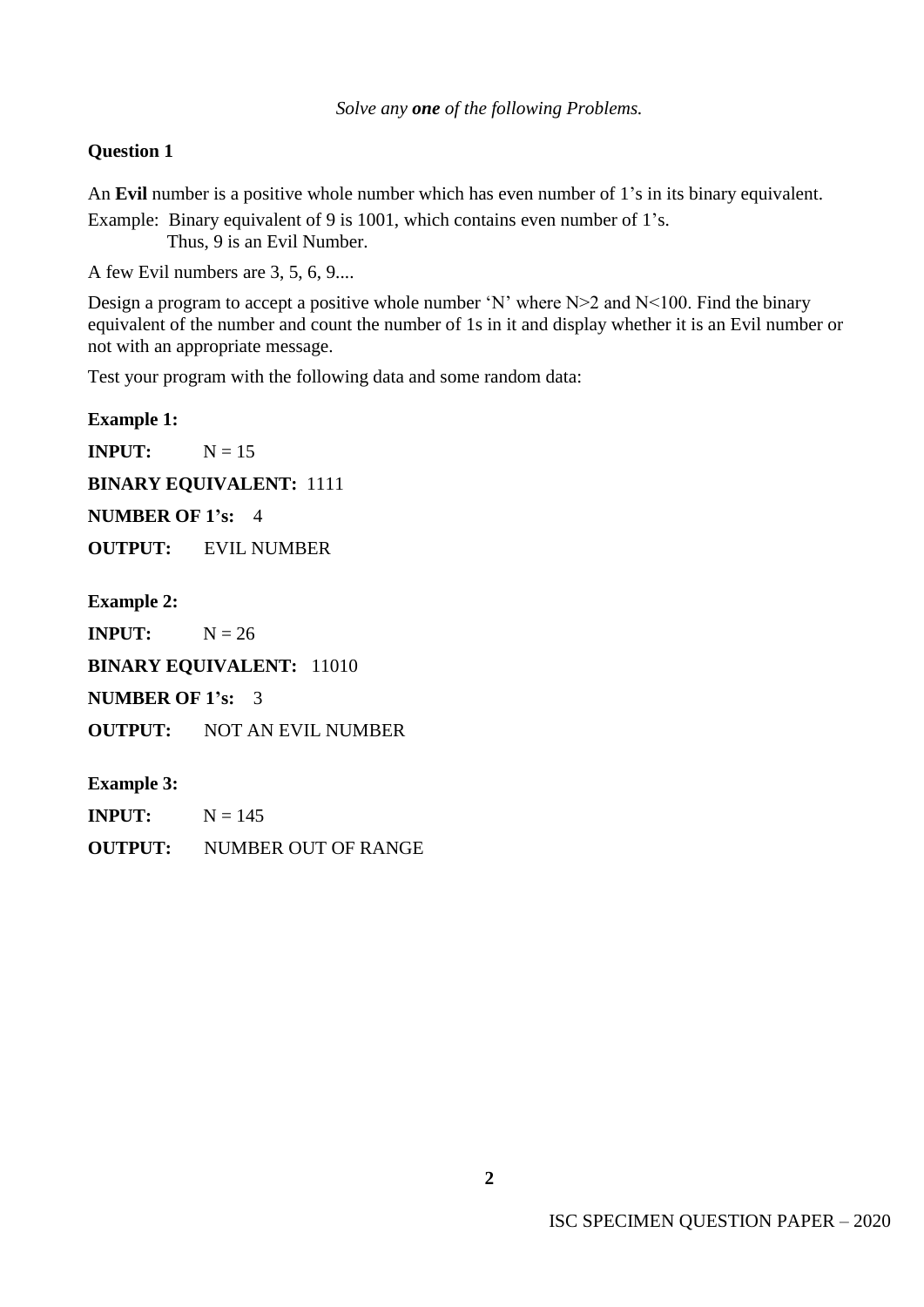# **Question 2**

The potential of a word is found by adding the ASCII value of the alphabets. (ASCII values of A to Z are 65 to 90).

**Example:** BALL Potential =  $66 + 65 + 76 + 76 = 283$ 

Write a program to accept a sentence which may be terminated by either ". ", "? " or "! " only. The words of sentence are separated by single blank space and are in UPPER CASE. Decode the words according to their potential and arrange them in ascending order of their potential strength.

Test your program with the following data and some random data:

#### **Example 1:**

**INPUT:** HOW DO YOU DO?

**OUTPUT:**  $HOW = 238$  $DO = 147$  $\text{YOU} = 253$  $DO = 147$ 

DO DO HOW YOU

#### **Example 2:**

- **INPUT:** LOOK BEFORE YOU LEAP.
- **OUTPUT:**  $\text{LOOK} = 309$  $BEFORE = 435$  $YOU = 253$  $LEAP = 290$

YOU LEAP LOOK BEFORE

#### **Example 3:**

- **INPUT:** HOW ARE YOU#
- **OUTPUT:** INVALID INPUT